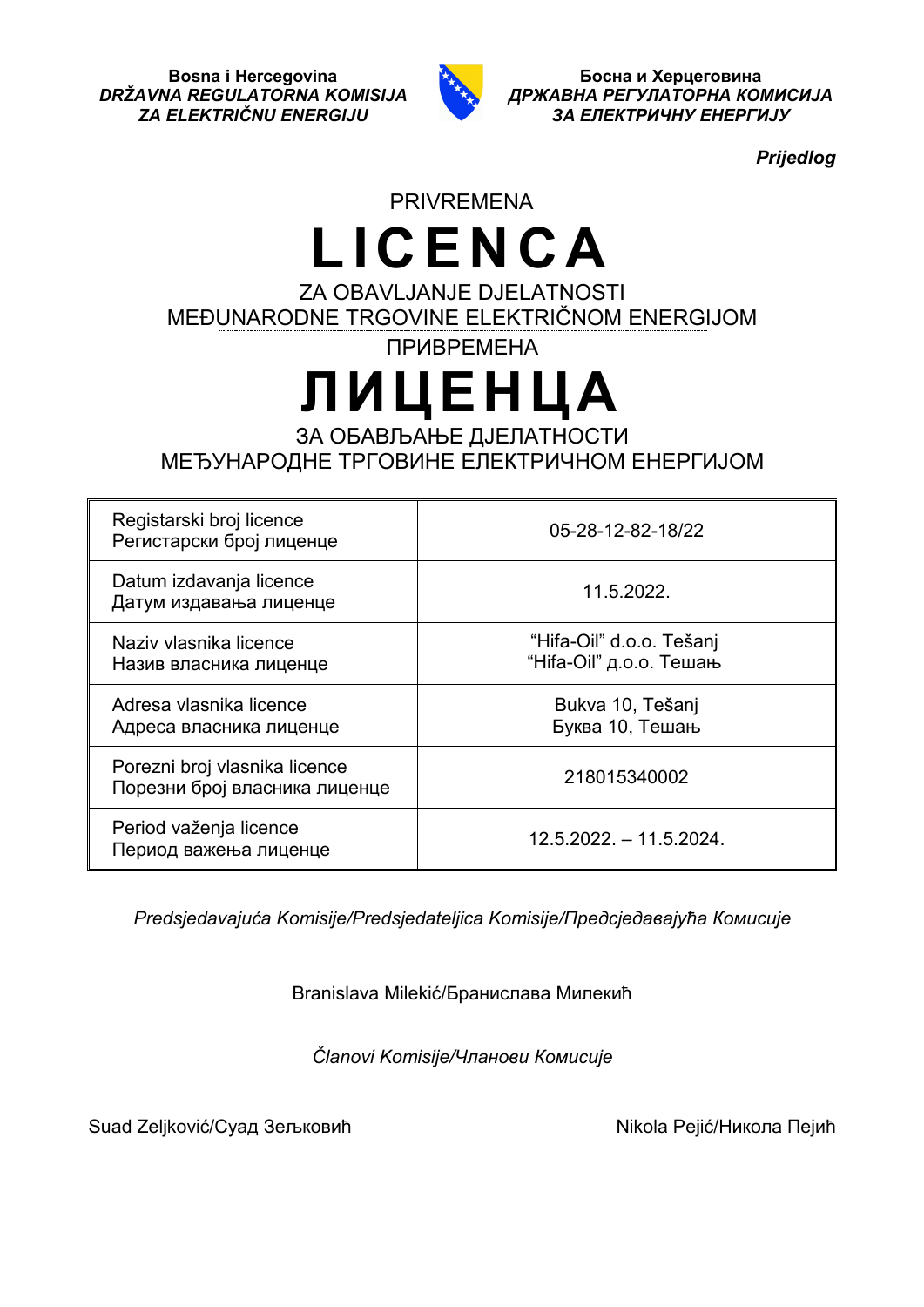**Bosna i Hercegovina**<br> **Bosnia and Herzegovina**<br> **Bosnia and Herzegovina**<br> **Bosnia and Herzegovina**<br> **Bosnia and Herzegovina** *DRŽAVNA REGULATORNA KOMISIJA STATE ELECTRICITY*



*ZA ELEKTRIČNU ENERGIJU REGULATORY COMMISSION*

# STANDARD LICENSING CONDITIONS

### for performance of the international electricity trading activity

#### 1. Performance of Licensed Activity

- 1.1. The licensee shall be authorised to perform the international electricity trading activity in compliance with the provisions of the Law on Transmission of Electric Power, Regulator and System Operator in Bosnia and Herzegovina (Official Gazette of BiH, 7/02, 13/03, 76/09 and 1/11), rules and regulations of the State Electricity Regulatory Commission (SERC) as well as Standard Conditions.
- 1.2. Obligations defined by Standard Conditions shall not affect other obligations of the licensee which are defined by the law.
- 1.3. The licensed activity referred to in paragraph 1.1 shall mean purchase, sale or delivery of electricity, where one of the locations of purchase, sale or delivery is outside of Bosnia and Herzegovina.

#### 2. Obligations and Rights of the Licensee

- 2.1. The licensee shall be obligated to maintain compliance with the general and specific criteria stipulated by the Licensing Rule based on which the license has been granted and to provide SERC with the relevant evidence accordingly.
- 2.2. The licensee shall be obligated to regularly, or at the SERC request, submit financial and other reports in the form and the scope as specified by Standard Conditions or SERC request.
- 2.3. The licensee shall be obligated to prepare financial reports for the licensed activity in a transparent manner in accordance with the accounting standards applicable in Bosnia and Herzegovina and SERC rules.
- 2.4. The licensee shall be obligated to ensure accounting unbundling of the licensed activity from all other activities.
- 2.5. The licensee shall be obligated to comply with regulations pertaining to international trading, monitor changes of international technical requirements related to trade in electricity and harmonise its operation with these changes.
- 2.6. The Licensee shall be obligated to comply with all regulations pertaining to the quality of services issued by SERC.
- 2.7. The licensee shall be obligated to comply with market and grid rules.
- 2.8. The licensee shall not be allowed to conduct any anti-competitive activities, abuse market power or manipulate the electricity market.
- 2.9. The licensee shall be obligated to treat market participants in a fair and nondiscriminatory manner.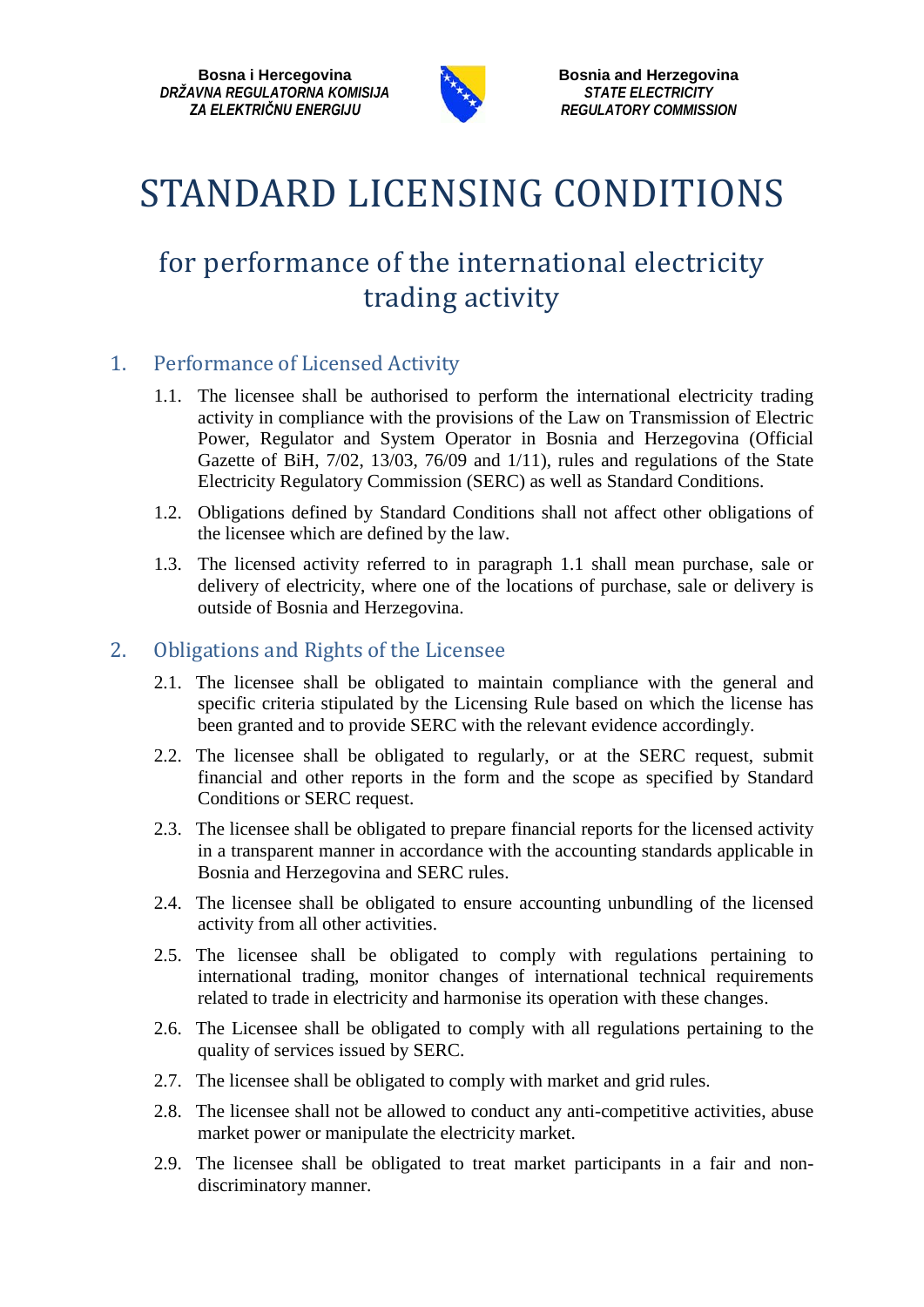- 2.10. The licensee shall have the right to attend meetings of technical committees which give comments during the preparation and changes of the Grid Code. The licensee shall have the right to be appointed to the technical committee.
- 2.11. The licensee shall have the right to attend meetings of technical committees which give comments during the preparation and changes of the Market Rules. The licensee shall have the right to be appointed to the technical committee.
- 2.12. The licensee shall be obligated to comply with the decisions of the Independent System Operator (ISO BiH) when the Grid Code or Market Rules are changed under exigent circumstances requiring urgent steps to be undertaken, in accordance with the law and the ISO BiH license.
- 2.13. The licensee shall be obligated to comply with measures prescribed by SERC or the Ministry of Foreign Trade and Economic Relations (the Ministry) in case of natural disasters or any other situation affecting general safety and security.
- 2.14. The licensee shall be obligated to comply with tariffs applicable to its transactions.
- 2.15. The licensee shall be obligated to comply with all applicable technical standards and commercial codes.
- 2.16. At the SERC request, the ISO, Company for Transmission of Electric Power in Bosnia and Herzegovina, and the Ministry, the licensee shall be obligated to submit requested data, documents and information required for law enforcement. SERC, ISO, Company for Transmission of Electric Power in BiH and the Ministry shall keep confidentiality of the requested data and information which are considered as commercial secret or confidential, unless provided otherwise by law.
- 2.17. The licensee shall be obligated to provide relevant financial guarantees for performance of its transactions.
- 2.18. The Licensee shall be obligated to comply with all provisions of the valid international agreements and treaties signed by Bosnia and Herzegovina, pertaining to international trade, including, but not limited to, applicable rules pertaining to cross border trade in electricity.
- 2.19. The licensee shall be obligated to comply with regulations of other countries when conducting operations on their territory.
- 2.20. The licensee shall be obligated to comply with the relevant trade license issued by the relevant entity commission, and to inform SERC of all license modifications.

#### 3. Monitoring Performance of the Licensed Activity

- 3.1. SERC shall monitor performance of the licensed activities.
- 3.2. During the term of the license, the licensee shall be obligated to submit to SERC reports which are specified by Standard Conditions, in the manner as envisaged by Item 3.2 of these Conditions.
- 3.3. SERC shall monitor all aspects of compliance of the licensee's activities with Standard Conditions, as well as with all provisions of the relevant laws and SERC regulations.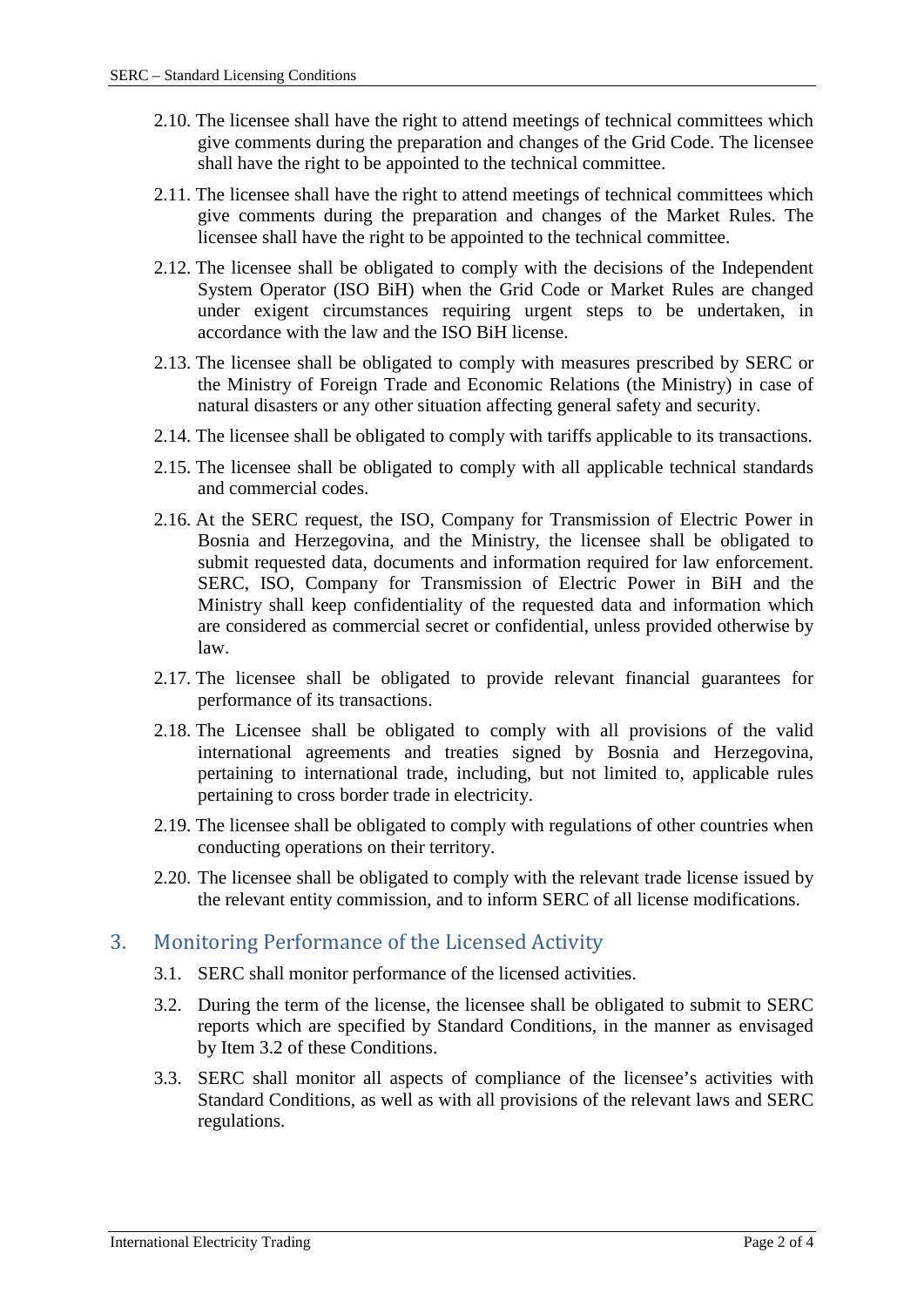- 3.4. SERC may initiate emergency proceedings in order to respond to any reasonable doubt pertaining to violation of obligations from the license, on SERC′s own initiative or in response to a request of any person.
- 3.5. SERC shall perform announced and unannounced inspections of the facilities and documents related to the licensed activities. SERC shall be entitled to access to any licensee-owned or operated facilities, premises of the licensee, its equipment, documents, business records and archive in order to inspect the licensed activities. The licensee shall provide any form of assistance requested by SERC during the inspection.
- 3.6. The licensee shall inform SERC of any violation of Standard Conditions no later than seven (7) days after the licensee discovers that the violation has occurred.

#### 4. Submission of Data and Reports

- 4.1. The licensee shall submit reports to SERC in the manner as defined in this section and reports at a special SERC request, in the manner and format prescribed by SERC.
- 4.2. No later than ninety (90) days after the completion of the fiscal year, the licensee shall submit its annual report on performance during that fiscal year. Audited annual financial report shall be submitted no later than 180 days upon the completion of the fiscal year. The licensee shall submit the financial report on activities pertaining to the licensed activity within the same deadlines.
- 4.3. The licensee shall prepare and submit to SERC its monthly reports on realization of contracts as well as the plan, i.e. assessment, of the scope of activities for the forthcoming month pertaining to the licensed activity.

#### 5. Renewal, Modification, Suspension or Revocation of the License

- 5.1. The licensee shall be obligated to file an application for renewal of the license no later than 120 days before expiration of the license.
- 5.2. During the term of the license, it shall be possible to re-open the license at the request of the licensee or on SERC′s initiative, due to the significant changes in law or factual circumstances.
- 5.3. Suspension or revocation of the license shall be performed under the conditions, in the cases and in the manner as stipulated by the Licensing Rule.

#### 6. Regulatory Fee

- 6.1. The licensee shall be obligated to pay regulatory fee during the term of the license in accordance with SERC decisions.
- 6.2. At the SERC request, the licensee shall be obligated to provide bank guarantees for timely payment of the regulatory fee.

#### 7. Sanctions

7.1. Penalty provisions stipulated by law shall be applied if the licensee does not comply with Standard Conditions or law.